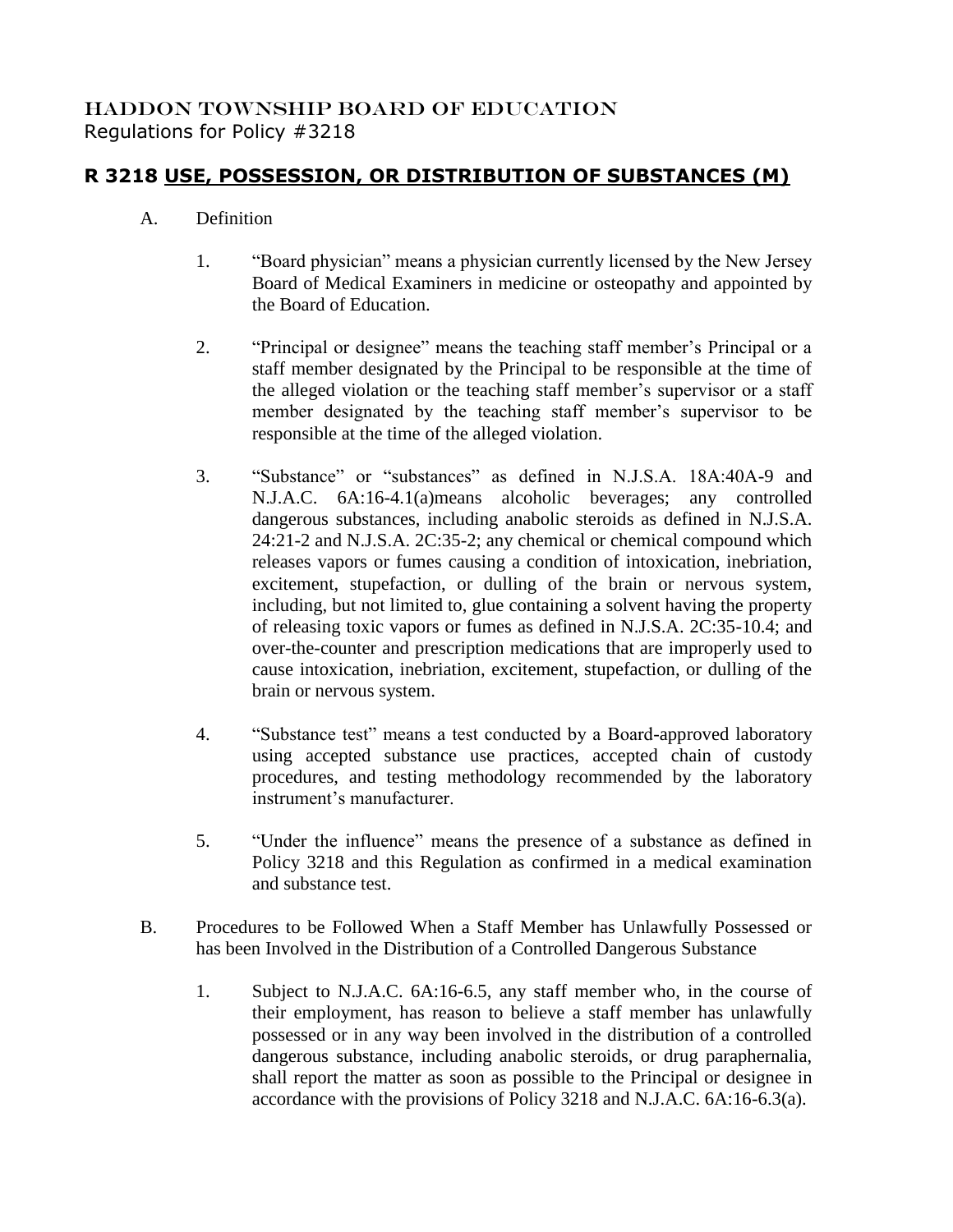- a. In accordance with the provisions of N.J.A.C. 6A:16-6.3(a)1, upon receiving a report, the Principal or designee shall notify the Superintendent who shall notify, as soon as possible, the County Prosecutor or other law enforcement official designated by the County Prosecutor to receive such information.
- b. In accordance with the provisions of N.J.A.C. 6A:16-6.3(a)2, the Superintendent or designee shall provide to the County Prosecutor or designee all known information concerning the matter including the identity of the staff member involved.
- c. A staff member who unlawfully possessed or in any way has been involved in the distribution of a controlled dangerous substance, including anabolic steroids, or drug paraphernalia, shall be subject to appropriate discipline, which may include, but not be limited to, termination of a non-tenured teaching staff member or the filing of tenure charges for a tenured teaching staff member in accordance with law.
- C. Procedures to be Followed When a Teaching Staff Member is Suspected to be Under the Influence of a Substance
	- 1. The following procedures shall be used when a teaching staff member is suspected of being under the influence of a substance during work hours or at a school-sponsored function where the teaching staff member has been assigned job responsibilities.
		- a. The Principal or designee, upon receiving a report or information a teaching staff member may be under the influence of a substance during work hours or at a school-sponsored function where the teaching staff member has been assigned job responsibilities will:
			- (1) Immediately notify the Superintendent;
			- (2) Immediately meet with the teaching staff member;
				- (a) The Principal or designee may include another staff member in this meeting; and
				- (b) The teaching staff member suspected of being under the influence may include another staff member or a representative of their choice in this meeting.
		- b. The Principal or designee shall present to the teaching staff member the report or information supporting the suspicion the teaching staff member may be under the influence of a substance.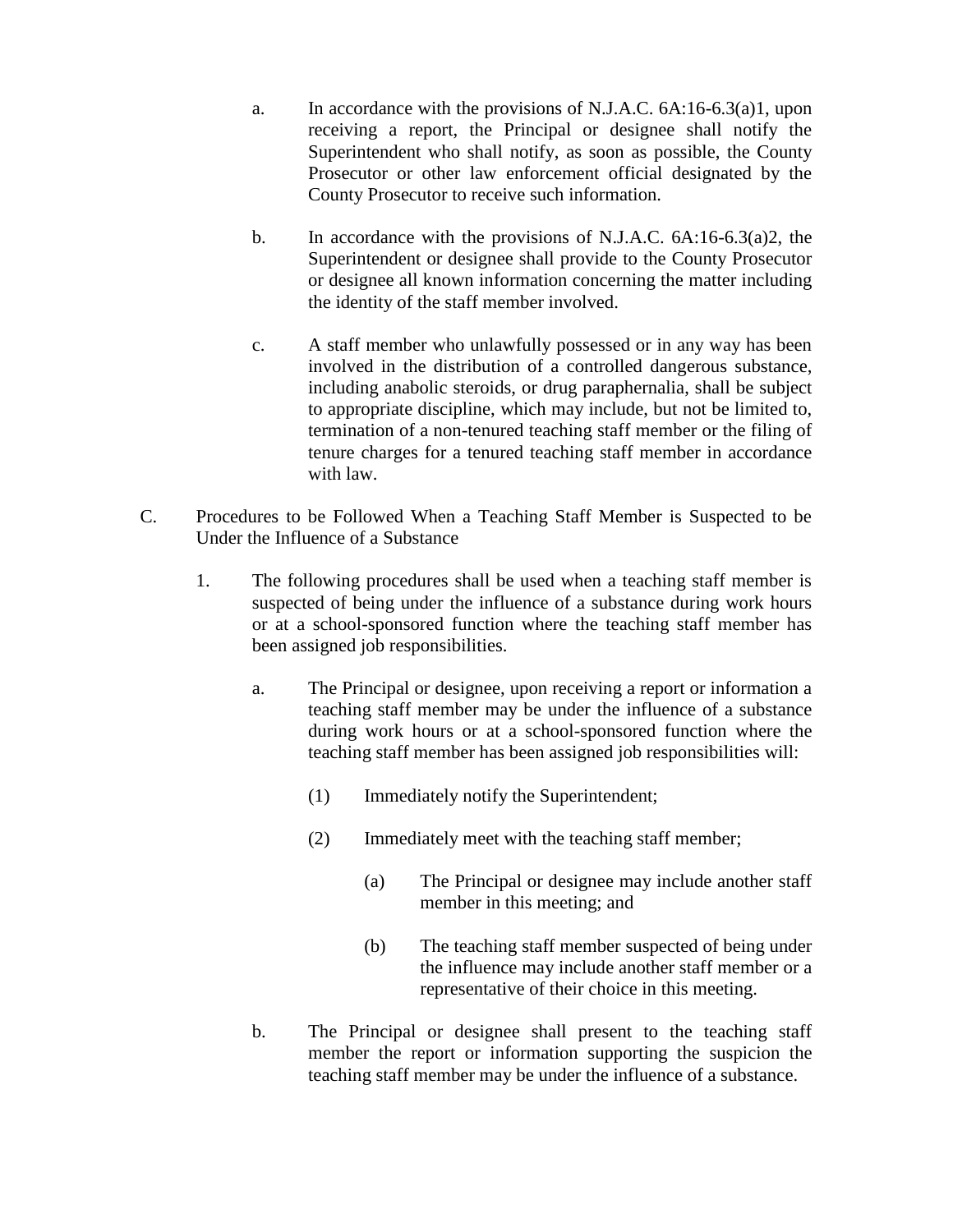- c. The teaching staff member shall be provided an opportunity to respond to the report or information presented by the Principal or designee.
- d. In the event the Principal or designee believes the teaching staff member may be under the influence of a substance after meeting with the teaching staff member, the Principal or designee will arrange for an immediate medical examination by the Board physician. The medical examination shall include a substance test administered by the Board physician or a Board-approved laboratory.
- e. The teaching staff member shall be transported to the examination and testing location by means of transportation approved by the Superintendent or designee and shall be accompanied by the Principal or designee.
- f. The teaching staff member, prior to the medical examination and substance test, will be informed by the Board physician or designee on the type of testing to be completed and the substances that will be tested.
- g. The teaching staff member may, prior to being examined or tested, disclose to the Board physician or designee any prescription medicine, over-the-counter medicine or supplements, or any other reason why the teaching staff member's test results may be positive.
- h. Refusal by a teaching staff member to consent to the medical examination which includes a substance test will be deemed a positive test result for substances.
- 2. The results of the medical examination and substance test shall be used by the Board physician to determine if the teaching staff member is under the influence of any substance as defined in Policy 3218 and this Regulation. The substance test procedures will provide for a confirmation test using acceptable confirmation test procedures.
	- a. Any specimen determined by the Board physician or Boardapproved laboratory to have been adulterated by the teaching staff member will be deemed a positive test result for substances.
- 3. The results of the substance test shall be provided to the Superintendent and Board physician within twenty-four hours of the test being administered or as soon as the test results are available. The Superintendent shall provide the teaching staff member with these results.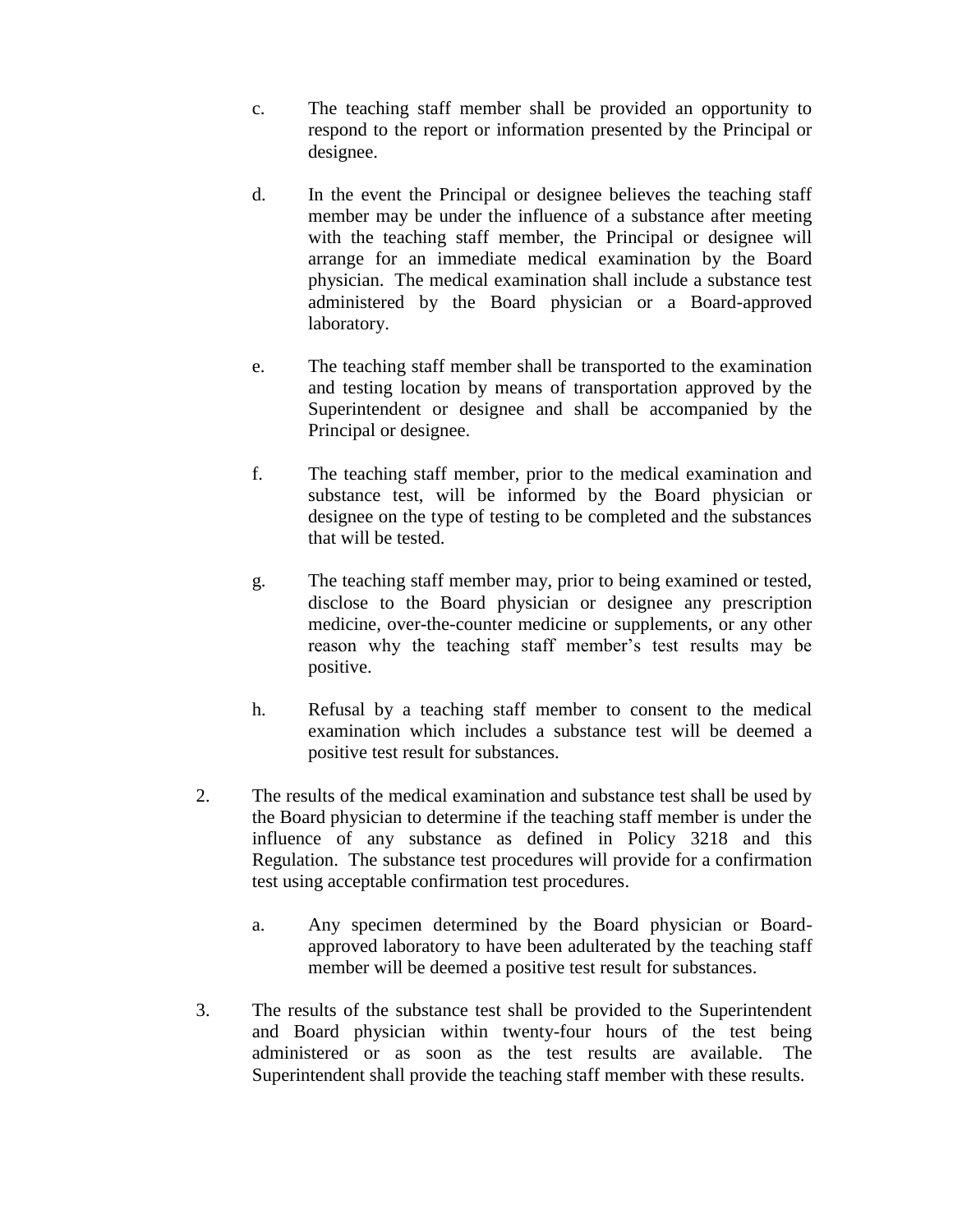- a. In the event the results of the medical examination and substance test are not provided to the Superintendent, it will be deemed a positive test result for substances.
- 4. If the Board physician determines, based upon the medical examination and the results of the substance test, that the teaching staff member was not under the influence of a substance during work hours or at a schoolsponsored function where the teaching staff member was assigned job responsibilities, the teaching staff member shall return to their position in the school district unless the Superintendent has a reason the teaching staff member should not be returned to their position.
- 5. If the Board physician determines, based upon the medical examination and the results of the substance test, that the teaching staff member was under the influence of a substance during work hours or at a schoolsponsored function where the teaching staff member was assigned job responsibilities, the Board physician will:
	- a. Discuss the results of the examination and substance test with the teaching staff member and provide the teaching staff member an opportunity to present any medical or other reasons for the Board physician's determination.
	- b. Provide the teaching staff member an opportunity to have the substance test results confirmed by a laboratory selected by the teaching staff member and approved by the Board physician and Superintendent.
		- (1) The Board physician will schedule and coordinate the confirmation test procedures, including the acceptable time period for the confirmation test to be conducted based on the existing test results, and the time in which a confirmation test result would be valid. This confirmation test shall be paid for by the teaching staff member.
		- (2) The confirmation test results must be provided to the Board physician and Superintendent within the time period required by the Board physician.
		- (3) Any confirmation test results provided to the Board physician and Superintendent not within the time period required by the Board physician shall not be accepted and the teaching staff member shall be determined to have waived their right to have the results of a confirmation test considered.
	- c. After completing the requirements in 5. a. and b. above, the Board physician shall make a final determination whether the teaching staff member was under the influence of a substance during work